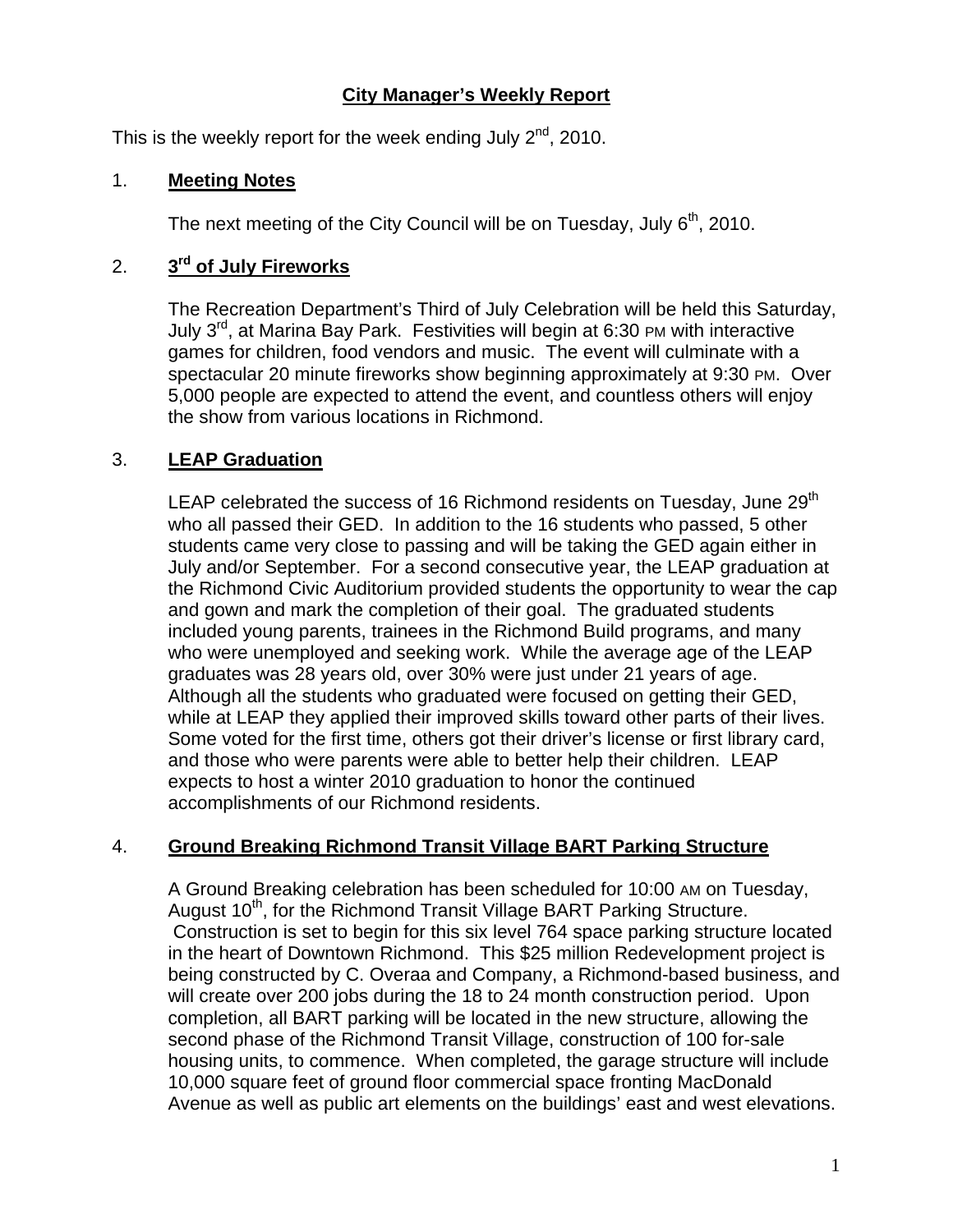Invitations will be sent out later this month, as well as a general invitation to all Richmond residents to attend this special event.

## 5. **Achievement of Excellence in Procurement Award**

On July 1<sup>st</sup>, the Finance Department was informed that the City has earned the Achievement of Excellence in Procurement (AEP) Award from the National Purchasing Institute. This prestigious award is earned by those organizations that demonstrate excellence by obtaining a high score based on standardized criteria. The criteria are designed to measure innovation, professionalism, productivity, e-procurement, and leadership attributes of the procurement organization.



## 6. **Adopted Budgets Now Available on Internet**

The adopted FY2010-11 Operating and Capital Improvement Plan budgets are currently available on the internet at: [http://www.ci.richmond.ca.us/index.aspx?NID=183.](http://www.ci.richmond.ca.us/index.aspx?NID=183)

# 7. **Sewer Lateral Grant Program**

The Engineering Services Department kicked off the Lateral Reimbursement Program on July 1<sup>st</sup>. Residents residing in the Richmond Municipal Sewer District who have their lateral repaired can apply for reimbursement of 50% of the cost of the repairs up to \$3,000. The City usually funds \$100,000 for this program; however, due to the success of this program, an additional \$100,000 has been secured, thus bringing the total funding available to \$200,000.

The City has changed the process for awarding grants from first-come, firstserved to a lottery system, with the first round of funding awarded July  $31<sup>st</sup>$ , 2010. The City will continue accepting applications throughout the year, and will use the lottery system as more funds are identified.

## 8. **Engineering Services Twitter Update**

Twitter postcard notifications were sent to those affected by construction from the MLK Community Center Improvements. Follow these projects and other Engineering Services projects at [http://twitter.com/CoR\\_Engineering](http://twitter.com/CoR_Engineering). Please